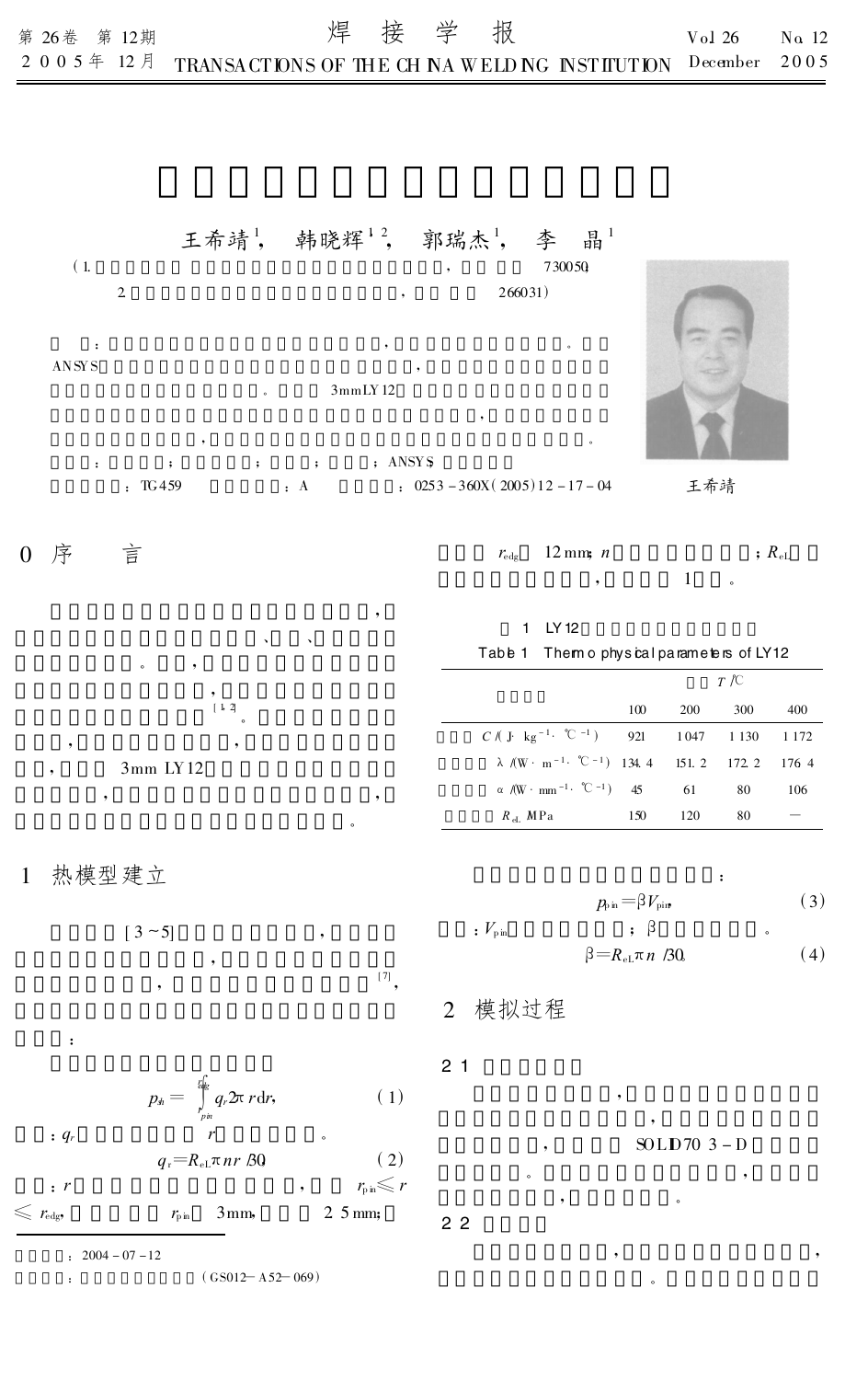

 $\overline{4}$ 

6

 $\mathbf{.}$ 

140 mm

 $1<sub>o</sub>$ 

 $2<sub>3</sub>$ 

 $24$ 

 $(1)$ 

 $(2)$ 

L,

热流面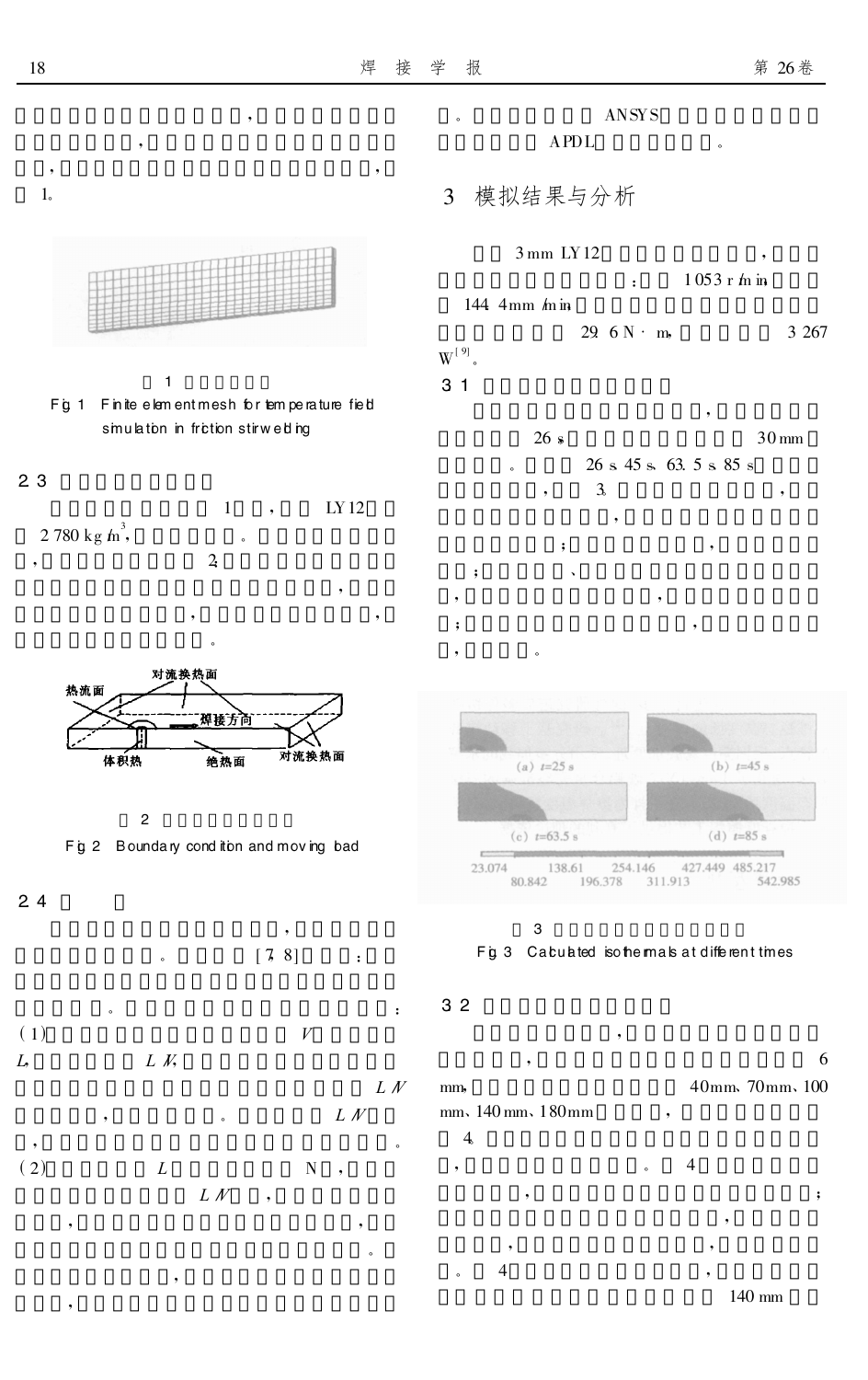







 $\overline{2}$  $\overline{4}$ 

|        | 5139 | "( |
|--------|------|----|
| 480 °C |      |    |

 $\overline{c}$  $\overline{4}$ 

Table 2 Maximum and M himum of temperature curves

|                |       | $T_1 \not\uparrow C$ | t/s   | $T$ , $\mathcal{K}$ | t/s   |
|----------------|-------|----------------------|-------|---------------------|-------|
| 2              | 10278 | 75.21                | 120 0 | 5139                | 32 00 |
| 3              | 11358 | 25.72                | 1.733 | 483 2               | 44 00 |
| $\overline{4}$ | 12438 | 23.08                | 1.733 | 481 7               | 56 00 |
| 5              | 13878 | 23.00                | 1.733 | 476 3               | 73 00 |
| 6              | 15318 | 23.00                | 1.733 | 4758                | 90 00 |

 $\overline{\mathcal{A}}$ 

 $\ddot{\phantom{0}},$ 

 $3<sub>3</sub>$ 



 $\ddot{\phantom{a}}$ 











### Fg. 5 Tem perature variation near standing heat source









 $\epsilon$ 



6 120 mm

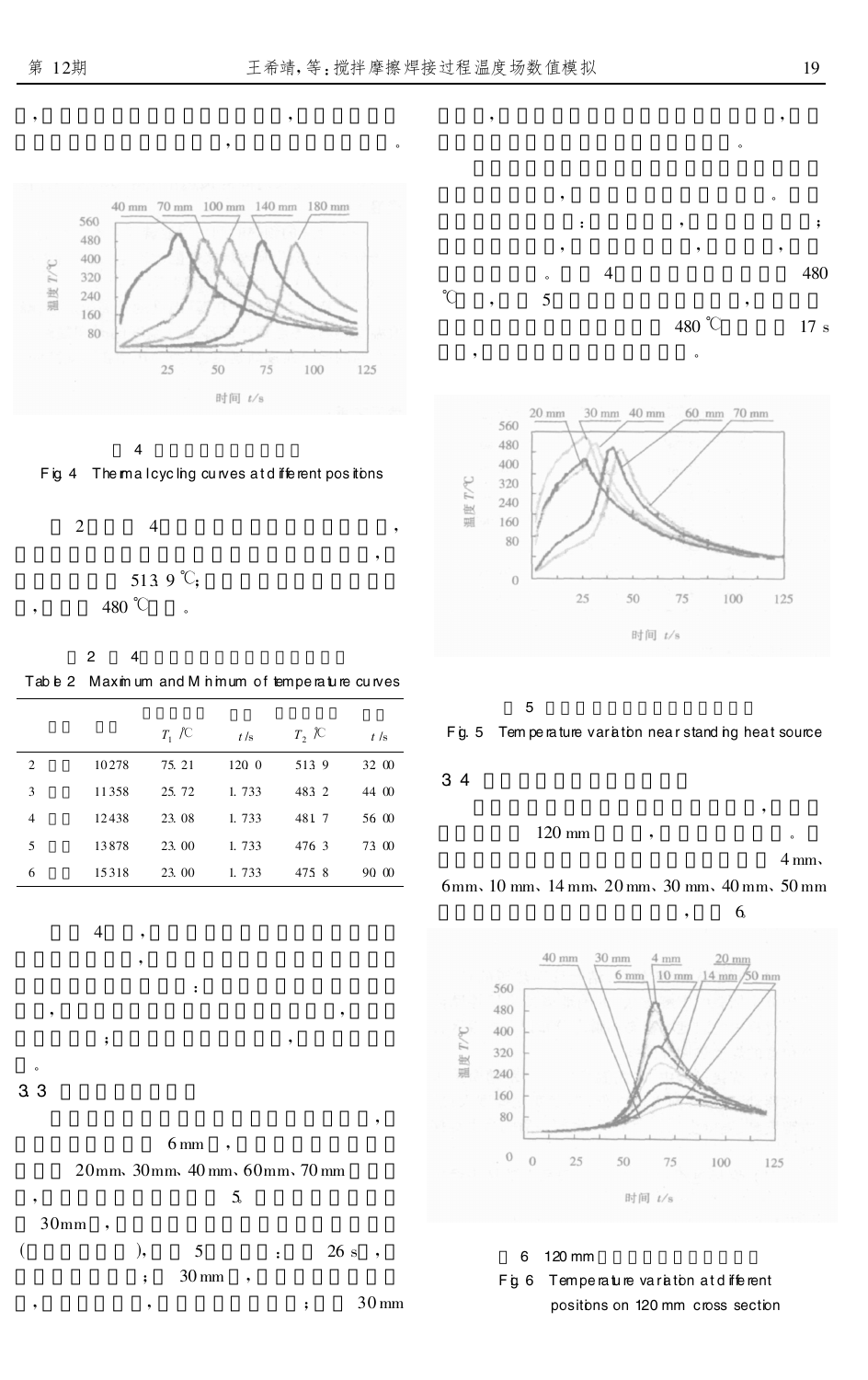3

76 00

80 00

 $\ddot{\phantom{0}},$ 

| $6 \,\mathrm{mm}$<br>$\cdot$ ,<br>480 °C, |   |          |
|-------------------------------------------|---|----------|
| $\circ$<br>(4)                            |   |          |
| ۰<br>$3mm$ LY12                           |   | ,<br>17s |
| (5)<br>;                                  | , |          |

 $\ddot{\cdot}$ 

- Chao Y J Q i X. Themal and themomechanical modeling of  $[1]$ friction stir welling of alloy  $6061 - T6$ [J]. Journal of materials Processing M anufacturing Science 1998 (7):  $23 - 27$ .
- $\lceil 2 \rceil$ Frigaard Q Grong Q M idling O T. M odeling of the heat flow phenomena in friction stir welding of aluminum alloys A. Pro ceedings of the Seven International Conference Joints in Alum-i num NALCO' 98[ C], UK April 15 - 17 1998 212 - 214
- Song M, Kovacevic R Them almode ling of friction stir welding  $[3]$ in amoving coordinate system and its validation  $\lceil \cdot \rceil$ . In ternation al Journal of M achine Tools M anufacture 2003 43(6):  $605 -$ 615.
- Colegrove P, Three dimensional flow and them almodeling of the  $\lceil 4 \rceil$ friction stirwelding process<br>[  $\mathbf{A}]$  . Proceedings of the second inter national symposium on friction stir welding [C], Sweden Au gu st 2000. 178 - 181.
- $[5]$ Song M. Numerical and experimental study of the heat transfer  $\mathbf p$  nocess in friction stirw  $\mathbf e\mathbf h$  ing[  $\mathbb J\mathbf j$  ,  $\mathbf y$  Jou mal of Engineering  $\mathbf M$  and u facture 2003 217 (1): 73 - 85.
- $\lceil 6 \rceil$  $\ddot{\phantom{a}}$  $, 2004$  (  $[$   $J$   $]$ .  $\div$  116 – 119  $[7]$ , D.  $[M]$ .  $\ddot{\phantom{a}}$  $. 199777 - 81.$  $[8]$ ANSYS  $[M]$ .  $. 1999. 95 - 102$  $[9]$ 2004 30(1):  $15 - 18$  $[J].$  $[10]$ 2004 34(1):  $22 - 23$  $[J].$

, 1956  $\ddot{\cdot}$ 60  $1 \cdot$  $7 \cdot$ 

 $Em \, ai$  wangx $\sqrt{\omega}$  lut on

Table 3 Peak temperature atdifferent positions  $T \not\uparrow C$  $t$  /s  $\overline{2}$ 13 155 510 8 64 80  $\overline{3}$ 13 15 8 483 2 64 80  $\overline{4}$ 13 16 1 439 0 64 80 5 13 167 349 4 66 40 13 173  $2850$ 68 00 6 13 18 2 212 8 71 00  $\overline{7}$ 

 $160<sup>3</sup>$ 

133 6

结果验证

 $\mathbf{8}$ 

 $\overline{Q}$ 

5

 $1<sub>mm</sub>$  $DR - H$  $[6 10]$ .  $[10]$ , 结 论

 $(1)$ **ANSYS** 

 $(2)$ ;

- $\ddot{\phantom{0}},$
- $(3)$

 $\ddot{\cdot}$ 

 $\cdot$ 

3

13 19 1

13 197

6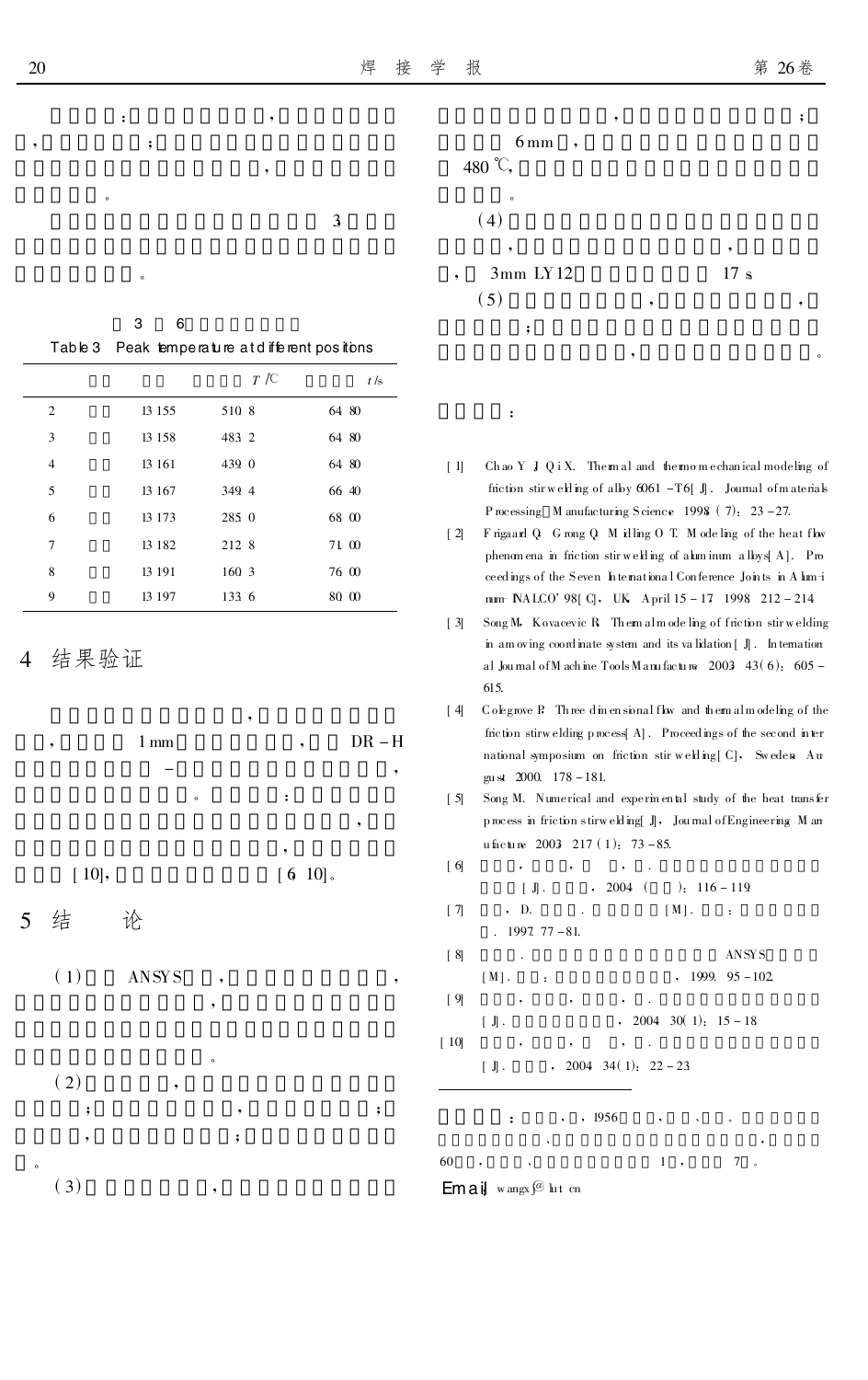# MAN TOP CS ABSTRACTS KEY WORDS

Study on arc stability of SACTIG and VPTIG( $[1]$ ) FANG Chen fu<sup>1</sup><sup>2</sup>, CHEN Shur jun<sup>1</sup>, LIU Jia<sup>1</sup>, YN Shur yan<sup>1</sup>, SONG Yong lun<sup>1</sup>, LI Huan<sup>3</sup>, HOU Run sh 1<sup>4</sup>, WEN Yong ping<sup>2</sup> (1 College of Mechanical En gineering Applied Electronics Technology Beijing University of tech nobgy Beijing 100022 China 2 ProvincialKey Laboratory of Advanced Welling Technology Jiangsu University of Science and Technology Zhenjiang Jiangsu 212003 China 3 Material College Tianjing Univer sity Tian jing 300072 China 4. Department of Mechnical Engineering Tsinghu a University Beijing 100084 China).  $p1 - 5$ 

Abstract The welding current are voltage and shape of SACTIG and VPTL welding were collected by high speed camena system and welding are analyzer. The relation betwenn welding are stabklity and as sociated parameters during the passing zreo time of SACTIG and VPTIG welding current was an alyzed The studied results indicated that (50 Hz) SACT LG are may go out and reignite during changing polarity. While welding current increase to a threshold the arc will not go out The higher reignition voltage will caused the longer arc going out so the arc stability becomes worse If reignition voltage is equal to are voltage the arc will not go ou t

**Keywords** SACTIG VPTG are stability

Them al fatigue of WC coatings deposited with HVOF W ANG Zhi ping<sup>1</sup>, JIZhao hui<sup>1</sup>, LI Quan hua<sup>2</sup>, LIU Chang jiang<sup>2</sup> (1 College of Science CivilA viation University of China Tianjin 300300 China 2. Habin Turbine Co ltd Harbin 150046 China).  $p6 - 8$ 

Abstract The them al shock resistance of the WC coating deposit ted with HVOF was studied The results indicated that HVOF coatings af ter 15 tines themal shock are all perfect without any defects as crack spalling In contrast with the coatings deposited with plasma have cracked and spalled completely after 3 times themal shock. HVOFWC coatings resistance ability to thermal shock is very excellent

Keywords HVOF, WC coating Themal shock resistance Ther mal shock test

Finite element simulation of them all stress on the brazed TiC cer-FENG Ji cai ZHANG Li xia(NationalKey Laborato met/iron\_ioint **r**y of AdvancedW elding Production Technology Harbin Institute of Tech nobgy Harbin 150001 China). p9-12

Abstract Maximum value of themal stress and stress concentration zones of inn ATC cemet joint brazed at 1 173 K during cooling were studied in this paper. The results show that the shear stress on iron  $\pi c$ cemet pint concentrates on the interface tip and the maximum value of the shear stress appears on the  $AgC \pi Zn \pi C$  cemet interface. The max in um value of tensile stress abong TC cem et undersurface appears on the tips of TiC cern et undersurface which decreases when the temperature declines The maximum value of compressive stress abig TC cermet un dersurface appears on the center of TC cemet undersurface which in creases when the temperature declines

Key words Finite element simulation TiC cermet impo brazing

### " In situ" weld a lloving of plasm a arc welding of SiCp A IMMC

LEIYu cheng YUAN W ei jin ZHU Fei BAO Xu dong( Jiangsu University Zhenjiang Jiangsu 212013 China). p13 - 16

Abstract Plasm a arc welding was used to join SC p /A l composite and titanium used as alby filler M icrostructure of the weld is character ized as functions of alby content Results show that the acicular ham ful phase  $A \downarrow C_3$  is completely eliminated in the weld of SiCp AlMMC by " in situ" well alloying of plasma are welling with titanium. The wetting property was in proved between reinforced phase and Almatrix A stable weld pool a novel composite material welded pint reinforced by TN and A N was produced and welding performance was improved effectively be cause of the use of titanium. "In situ" well alloying of plasma are well ing is a new promising method for pining of SiCp A 1MMCs

Key words SiCp A IMMCs plasma are welding "ir situ" weldalbying a lm inum carbide titanium nitrogen a lum inum nitrogen

### Numerical sinu lation of temperature field in friction stirwelding

WANG Xi jing HAN Xiao hui Guo Rui jie LI Jing State Key Labora tow of Advanced Non-ferrous Metal Materials Gansu province Lanzhou University of Technology Lanzhou 730050 China 2. Sifang Locom otive

Rolling Stock Ltd, CSR Q ingdao 266031, China). p17-20

Abstract The sinplified them al transfer model was supposed The moving coordinate system following the heat source was established by using software ANSYS. Them ethod of step by step bading was applied in the simulation. The transient temperature field in different positions and them al cycle curves at different times of 3mm LY 12 platewere calculated during the whole welding course. So the temperature field distribution in